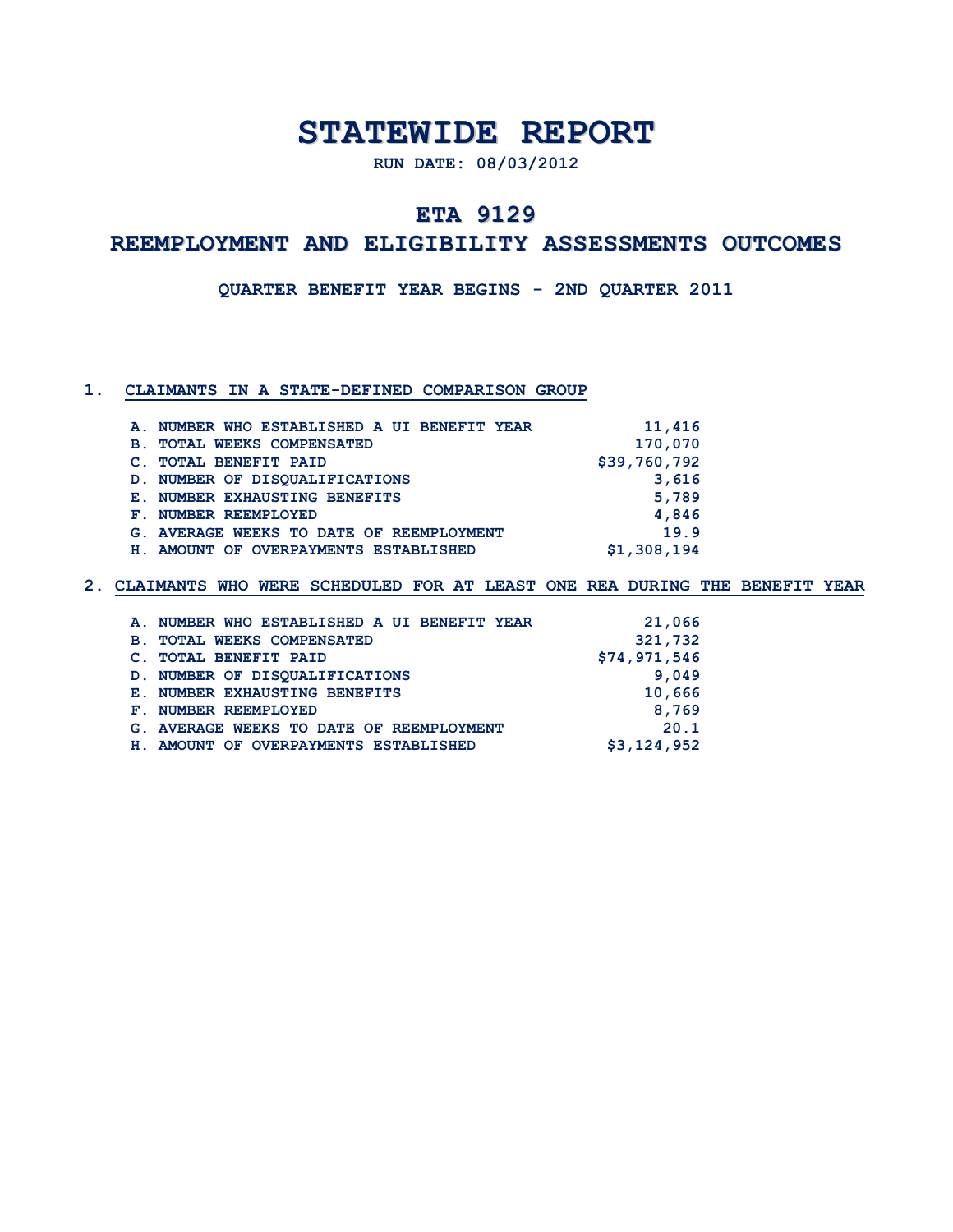**RUN DATE: 08/03/2012**

## **ETA 9129**

## **REEMPLOYMENT AND ELIGIBILITY ASSESSMENTS OUTCOMES**

#### **QUARTER BENEFIT YEAR BEGINS - 2ND QUARTER 2011**

### **1. CLAIMANTS IN A STATE-DEFINED COMPARISON GROUP**

| A. NUMBER WHO ESTABLISHED A UI BENEFIT YEAR  | 287         |
|----------------------------------------------|-------------|
| <b>TOTAL WEEKS COMPENSATED</b><br><b>B</b> . | 4,315       |
| <b>TOTAL BENEFIT PAID</b>                    | \$1,053,150 |
| D. NUMBER OF DISOUALIFICATIONS               | 89          |
| <b>E. NUMBER EXHAUSTING BENEFITS</b>         | 126         |
| NUMBER REEMPLOYED<br>${\bf F}$ .             | 121         |
| G. AVERAGE WEEKS TO DATE OF REEMPLOYMENT     | 19.6        |
| H. AMOUNT OF OVERPAYMENTS ESTABLISHED        | \$29,549    |

|                      | A. NUMBER WHO ESTABLISHED A UI BENEFIT YEAR | 100       |
|----------------------|---------------------------------------------|-----------|
| <b>B</b> .           | <b>TOTAL WEEKS COMPENSATED</b>              | 1,247     |
|                      | <b>TOTAL BENEFIT PAID</b>                   | \$294,963 |
|                      | D. NUMBER OF DISOUALIFICATIONS              | 23        |
|                      | <b>E. NUMBER EXHAUSTING BENEFITS</b>        | 46        |
| F. NUMBER REEMPLOYED |                                             | 42        |
|                      | G. AVERAGE WEEKS TO DATE OF REEMPLOYMENT    | 19.3      |
|                      | H. AMOUNT OF OVERPAYMENTS ESTABLISHED       | \$9,488   |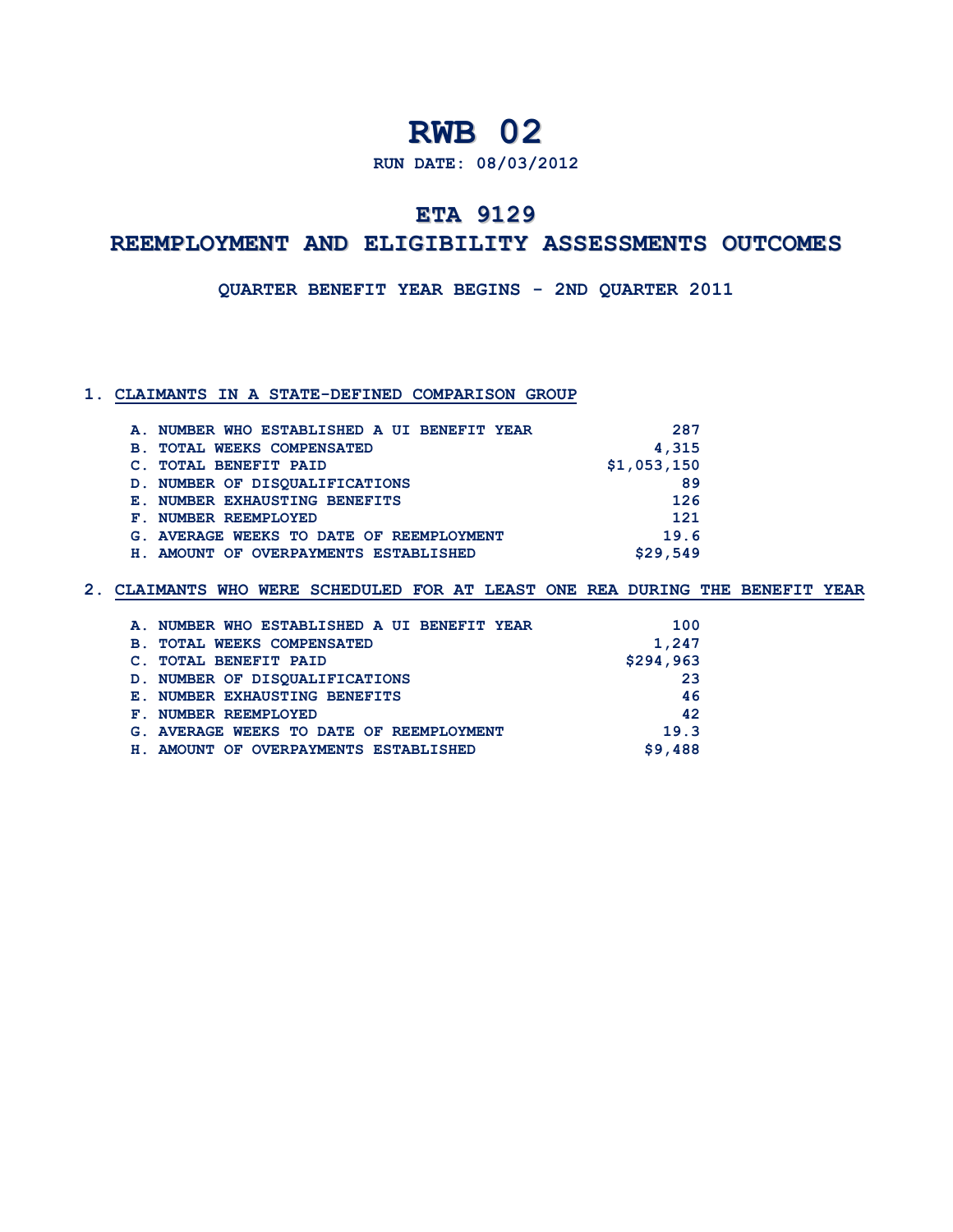## **RUN DATE: 08/03/2012**

## **ETA 9129**

## **REEMPLOYMENT AND ELIGIBILITY ASSESSMENTS OUTCOMES**

**QUARTER BENEFIT YEAR BEGINS - 2ND QUARTER 2011**

### **1. CLAIMANTS IN A STATE-DEFINED COMPARISON GROUP**

| A. NUMBER WHO ESTABLISHED A UI BENEFIT YEAR      | 35        |
|--------------------------------------------------|-----------|
| <b>TOTAL WEEKS COMPENSATED</b><br>$\mathbf{B}$ . | 548       |
| <b>TOTAL BENEFIT PAID</b>                        | \$126,848 |
| D. NUMBER OF DISOUALIFICATIONS                   | 12        |
| <b>E. NUMBER EXHAUSTING BENEFITS</b>             | 22        |
| NUMBER REEMPLOYED<br>${\bf F}$ . $-$             | 10        |
| G. AVERAGE WEEKS TO DATE OF REEMPLOYMENT         | 10.5      |
| H. AMOUNT OF OVERPAYMENTS ESTABLISHED            | \$3,001   |

|                | A. NUMBER WHO ESTABLISHED A UI BENEFIT YEAR | 205       |
|----------------|---------------------------------------------|-----------|
| $\mathbf{B}$ . | <b>TOTAL WEEKS COMPENSATED</b>              | 2,760     |
|                | <b>TOTAL BENEFIT PAID</b>                   | \$630,043 |
|                | D. NUMBER OF DISOUALIFICATIONS              | 87        |
|                | <b>E. NUMBER EXHAUSTING BENEFITS</b>        | 77        |
| F.             | NUMBER REEMPLOYED                           | 93        |
|                | G. AVERAGE WEEKS TO DATE OF REEMPLOYMENT    | 17.8      |
| H.,            | AMOUNT OF OVERPAYMENTS ESTABLISHED          | \$50,660  |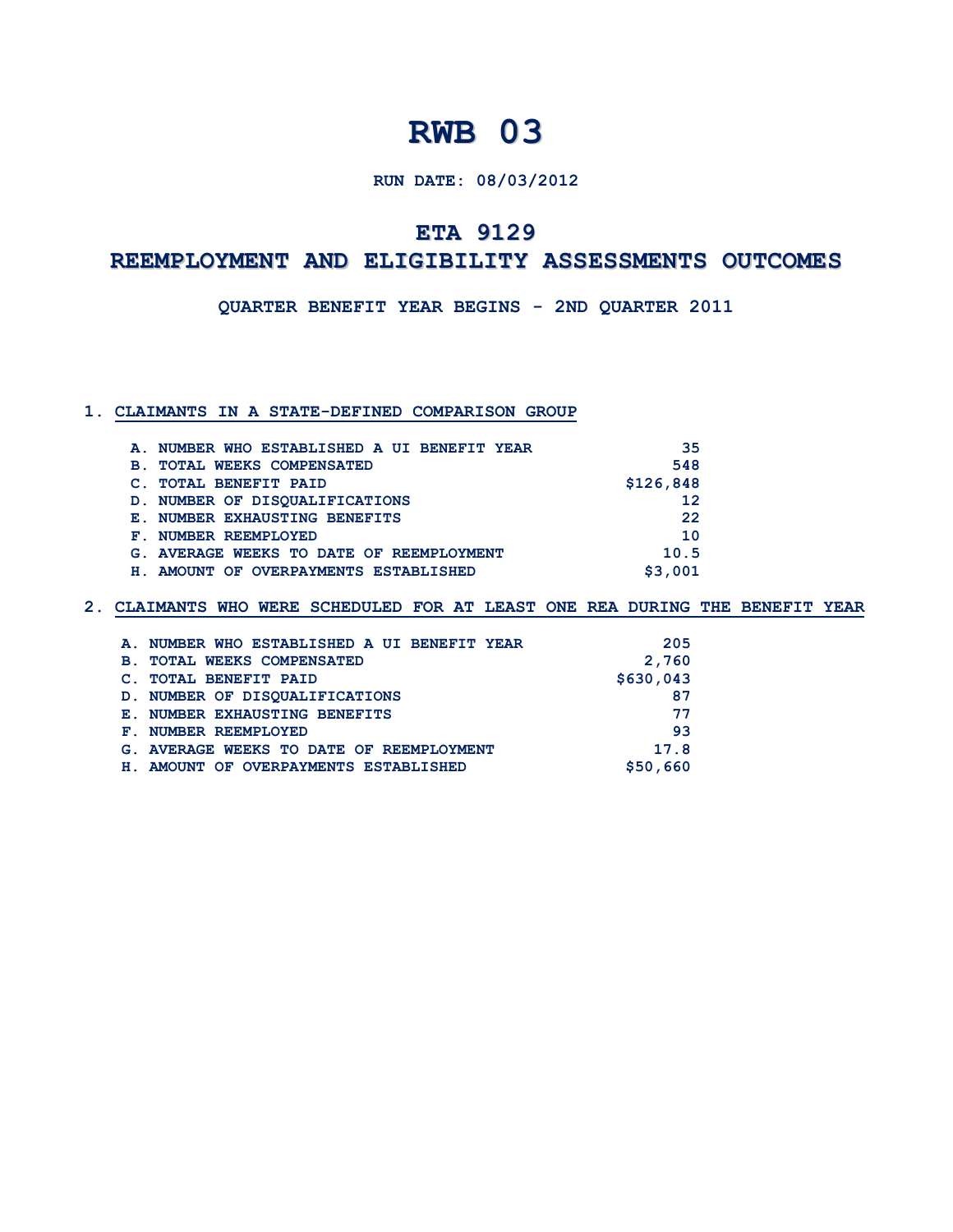## **RUN DATE: 08/03/2012**

## **ETA 9129**

## **REEMPLOYMENT AND ELIGIBILITY ASSESSMENTS OUTCOMES**

**QUARTER BENEFIT YEAR BEGINS - 2ND QUARTER 2011**

#### **1. CLAIMANTS IN A STATE-DEFINED COMPARISON GROUP**

| A. NUMBER WHO ESTABLISHED A UI BENEFIT YEAR  | 28        |
|----------------------------------------------|-----------|
| <b>TOTAL WEEKS COMPENSATED</b><br><b>B</b> . | 456       |
| <b>TOTAL BENEFIT PAID</b><br>C.              | \$101,397 |
| D. NUMBER OF DISOUALIFICATIONS               | 10        |
| <b>E. NUMBER EXHAUSTING BENEFITS</b>         | 16        |
| F. NUMBER REEMPLOYED                         | 11        |
| G. AVERAGE WEEKS TO DATE OF REEMPLOYMENT     | 13.3      |
| H. AMOUNT OF OVERPAYMENTS ESTABLISHED        | \$1,701   |

| A. NUMBER WHO ESTABLISHED A UI BENEFIT YEAR  | 447         |
|----------------------------------------------|-------------|
| <b>TOTAL WEEKS COMPENSATED</b><br><b>B</b> . | 6,642       |
| <b>TOTAL BENEFIT PAID</b><br>$\mathbf{C}$ .  | \$1,563,919 |
| D. NUMBER OF DISOUALIFICATIONS               | 186         |
| <b>E. NUMBER EXHAUSTING BENEFITS</b>         | 224         |
| F. NUMBER REEMPLOYED                         | 190         |
| G. AVERAGE WEEKS TO DATE OF REEMPLOYMENT     | 20.5        |
| H. AMOUNT OF OVERPAYMENTS ESTABLISHED        | \$78,705    |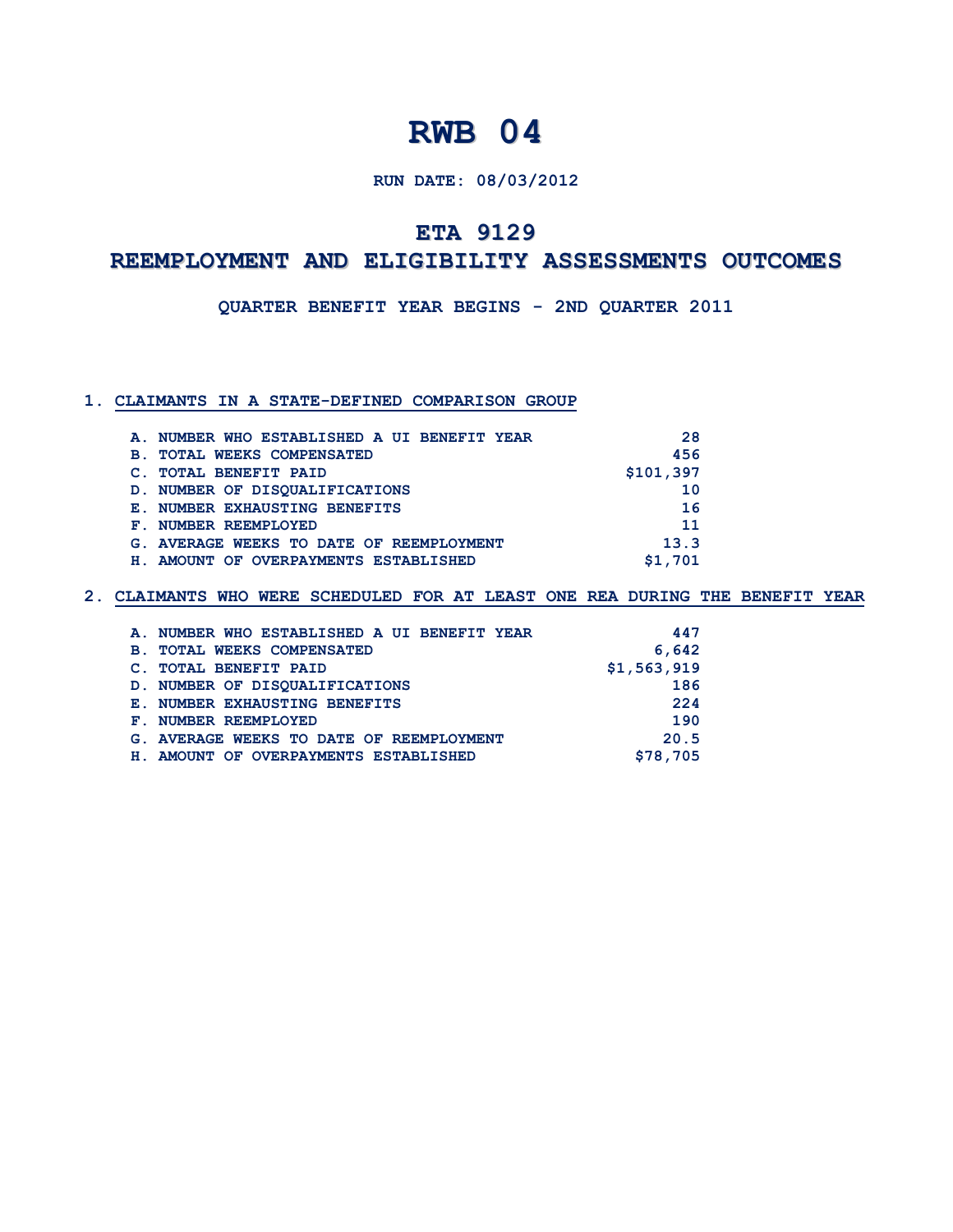## **RUN DATE: 08/03/2012**

## **ETA 9129**

## **REEMPLOYMENT AND ELIGIBILITY ASSESSMENTS OUTCOMES**

**QUARTER BENEFIT YEAR BEGINS - 2ND QUARTER 2011**

#### **1. CLAIMANTS IN A STATE-DEFINED COMPARISON GROUP**

|            | A. NUMBER WHO ESTABLISHED A UI BENEFIT YEAR | 49        |
|------------|---------------------------------------------|-----------|
| <b>B</b> . | <b>TOTAL WEEKS COMPENSATED</b>              | 657       |
| C.         | <b>TOTAL BENEFIT PAID</b>                   | \$152,733 |
|            | D. NUMBER OF DISOUALIFICATIONS              | 23        |
|            | <b>E. NUMBER EXHAUSTING BENEFITS</b>        | 22        |
|            | F. NUMBER REEMPLOYED                        | 23        |
|            | G. AVERAGE WEEKS TO DATE OF REEMPLOYMENT    | 16.8      |
|            | H. AMOUNT OF OVERPAYMENTS ESTABLISHED       | \$2,303   |

|                | A. NUMBER WHO ESTABLISHED A UI BENEFIT YEAR | 61        |
|----------------|---------------------------------------------|-----------|
| $\mathbf{B}$ . | <b>TOTAL WEEKS COMPENSATED</b>              | 824       |
|                | <b>TOTAL BENEFIT PAID</b>                   | \$166,042 |
|                | D. NUMBER OF DISOUALIFICATIONS              | 16        |
|                | <b>E. NUMBER EXHAUSTING BENEFITS</b>        | 29        |
| ${\bf F}$ .    | NUMBER REEMPLOYED                           | 23        |
|                | G. AVERAGE WEEKS TO DATE OF REEMPLOYMENT    | 20.0      |
| н.             | AMOUNT OF OVERPAYMENTS ESTABLISHED          | \$5,957   |
|                |                                             |           |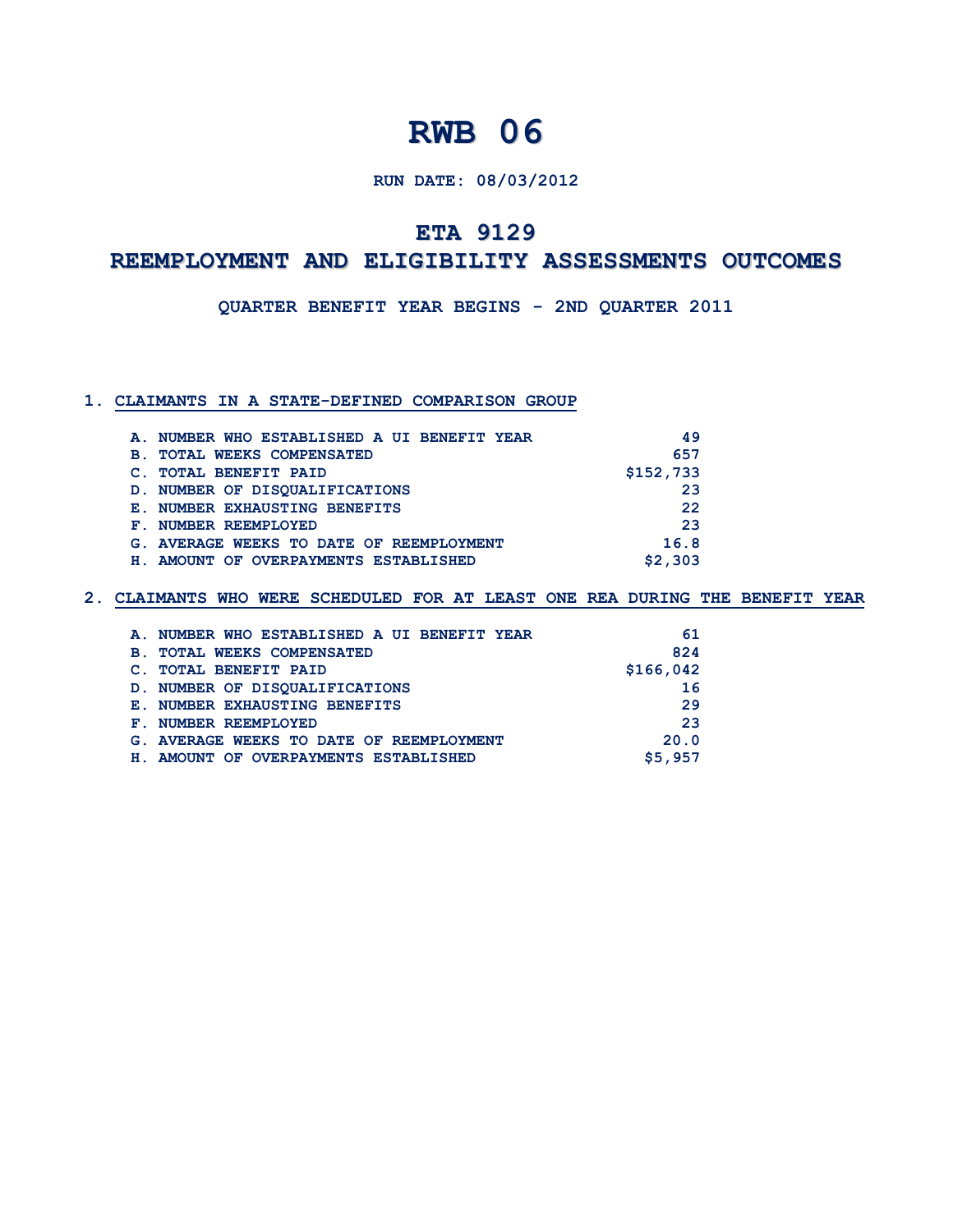## **RUN DATE: 08/03/2012**

## **ETA 9129**

# **REEMPLOYMENT AND ELIGIBILITY ASSESSMENTS OUTCOMES**

**QUARTER BENEFIT YEAR BEGINS - 2ND QUARTER 2011**

## **1. CLAIMANTS IN A STATE-DEFINED COMPARISON GROUP**

|            | A. NUMBER WHO ESTABLISHED A UI BENEFIT YEAR | 39        |
|------------|---------------------------------------------|-----------|
| <b>B</b> . | <b>TOTAL WEEKS COMPENSATED</b>              | 459       |
|            | <b>TOTAL BENEFIT PAID</b>                   | \$101,488 |
|            | D. NUMBER OF DISOUALIFICATIONS              | 11        |
|            | <b>E. NUMBER EXHAUSTING BENEFITS</b>        | 21        |
|            | F. NUMBER REEMPLOYED                        | 15        |
|            | G. AVERAGE WEEKS TO DATE OF REEMPLOYMENT    | 15.3      |
|            | H. AMOUNT OF OVERPAYMENTS ESTABLISHED       | \$3.142   |

| A. NUMBER WHO ESTABLISHED A UI BENEFIT YEAR  | 236       |
|----------------------------------------------|-----------|
| <b>TOTAL WEEKS COMPENSATED</b><br><b>B</b> . | 3,644     |
| <b>TOTAL BENEFIT PAID</b>                    | \$826,341 |
| D. NUMBER OF DISOUALIFICATIONS               | 90        |
| <b>E. NUMBER EXHAUSTING BENEFITS</b>         | 125       |
| F. NUMBER REEMPLOYED                         | 106       |
| G. AVERAGE WEEKS TO DATE OF REEMPLOYMENT     | 19.6      |
| H. AMOUNT OF OVERPAYMENTS ESTABLISHED        | \$27,711  |
|                                              |           |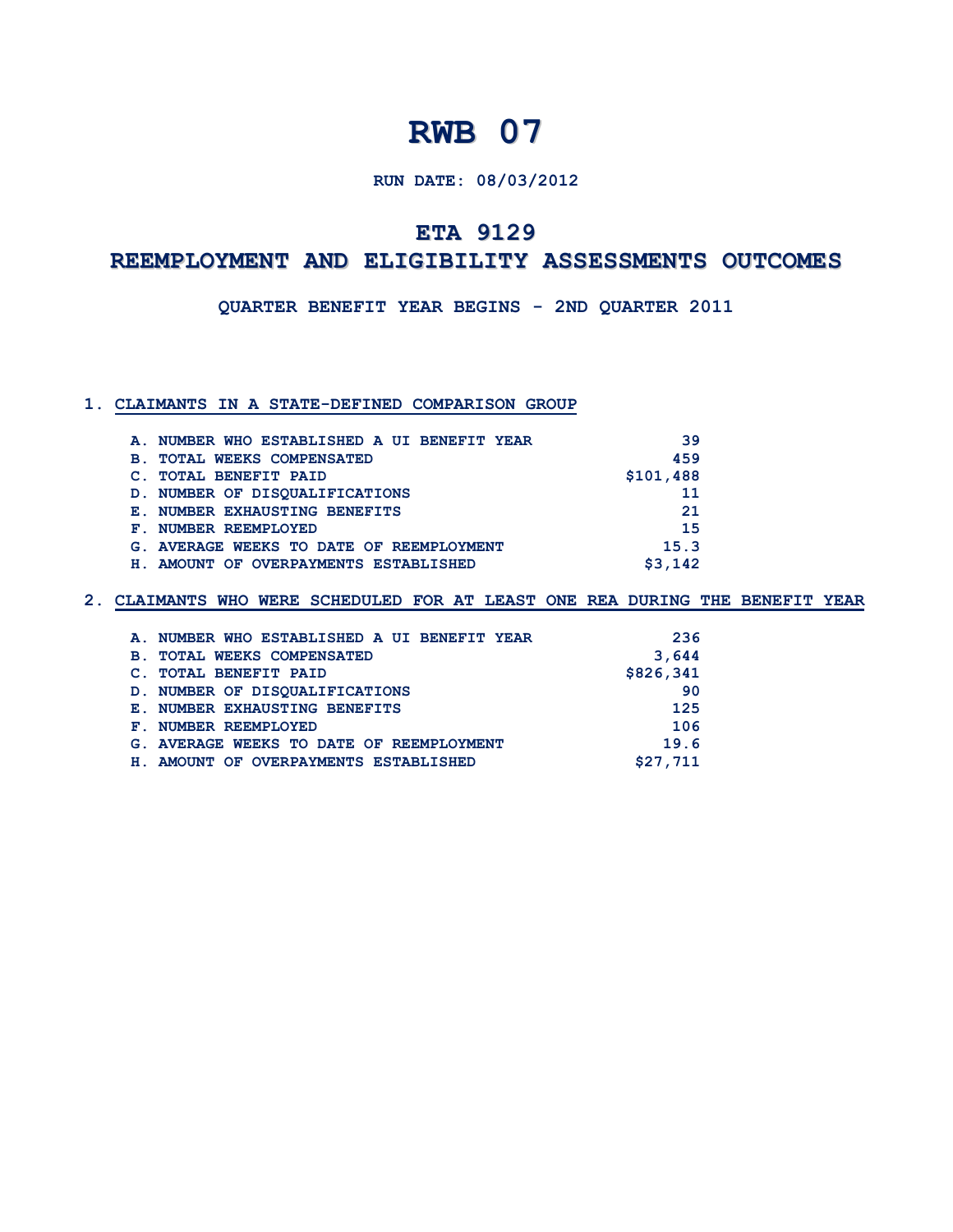**RUN DATE: 08/03/2012**

## **ETA 9129**

## **REEMPLOYMENT AND ELIGIBILITY ASSESSMENTS OUTCOMES**

**QUARTER BENEFIT YEAR BEGINS - 2ND QUARTER 2011**

## **1. CLAIMANTS IN A STATE-DEFINED COMPARISON GROUP**

| A. NUMBER WHO ESTABLISHED A UI BENEFIT YEAR  | 1,009       |
|----------------------------------------------|-------------|
| <b>TOTAL WEEKS COMPENSATED</b><br><b>B</b> . | 13,130      |
| <b>TOTAL BENEFIT PAID</b>                    | \$2,899,381 |
| D. NUMBER OF DISOUALIFICATIONS               | 261         |
| E. NUMBER EXHAUSTING BENEFITS                | 368         |
| F. NUMBER REEMPLOYED                         | 360         |
| G. AVERAGE WEEKS TO DATE OF REEMPLOYMENT     | 19.5        |
| H. AMOUNT OF OVERPAYMENTS ESTABLISHED        | \$81,717    |
|                                              |             |

|            | A. NUMBER WHO ESTABLISHED A UI BENEFIT YEAR | 1,406       |
|------------|---------------------------------------------|-------------|
| <b>B</b> . | <b>TOTAL WEEKS COMPENSATED</b>              | 20,966      |
|            | C. TOTAL BENEFIT PAID                       | \$4,905,522 |
|            | D. NUMBER OF DISOUALIFICATIONS              | 520         |
|            | <b>E. NUMBER EXHAUSTING BENEFITS</b>        | 660         |
|            | F. NUMBER REEMPLOYED                        | 620         |
|            | G. AVERAGE WEEKS TO DATE OF REEMPLOYMENT    | 20.7        |
|            | H. AMOUNT OF OVERPAYMENTS ESTABLISHED       | \$257,061   |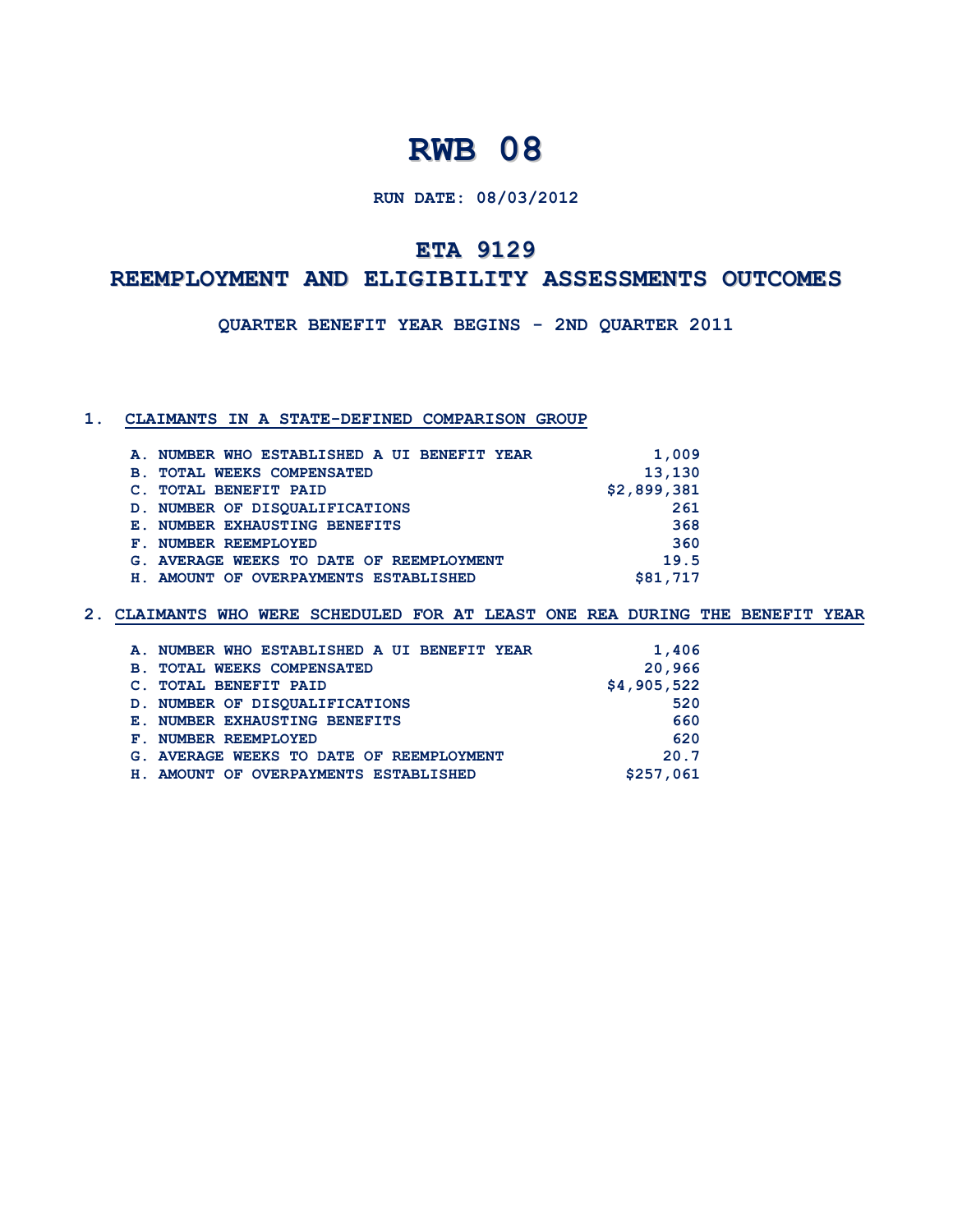**RUN DATE: 08/03/2012**

## **ETA 9129**

## **REEMPLOYMENT AND ELIGIBILITY ASSESSMENTS OUTCOMES**

**QUARTER BENEFIT YEAR BEGINS - 2ND QUARTER 2011**

### **1. CLAIMANTS IN A STATE-DEFINED COMPARISON GROUP**

| A. NUMBER WHO ESTABLISHED A UI BENEFIT YEAR  | 20       |
|----------------------------------------------|----------|
| <b>TOTAL WEEKS COMPENSATED</b><br><b>B</b> . | 321      |
| <b>TOTAL BENEFIT PAID</b>                    | \$71,123 |
| D. NUMBER OF DISOUALIFICATIONS               | 15       |
| <b>E. NUMBER EXHAUSTING BENEFITS</b>         | q        |
| F. NUMBER REEMPLOYED                         | 11       |
| G. AVERAGE WEEKS TO DATE OF REEMPLOYMENT     | 19.5     |
| AMOUNT OF OVERPAYMENTS ESTABLISHED<br>н.     | \$692    |

|                 | A. NUMBER WHO ESTABLISHED A UI BENEFIT YEAR | 669         |
|-----------------|---------------------------------------------|-------------|
| <b>B</b> .      | <b>TOTAL WEEKS COMPENSATED</b>              | 9,841       |
|                 | <b>TOTAL BENEFIT PAID</b>                   | \$2,253,508 |
|                 | D. NUMBER OF DISOUALIFICATIONS              | 273         |
|                 | <b>E. NUMBER EXHAUSTING BENEFITS</b>        | 309         |
| ${\bf F}$ . $-$ | NUMBER REEMPLOYED                           | 278         |
|                 | G. AVERAGE WEEKS TO DATE OF REEMPLOYMENT    | 20.3        |
| н.              | AMOUNT OF OVERPAYMENTS ESTABLISHED          | \$110,531   |
|                 |                                             |             |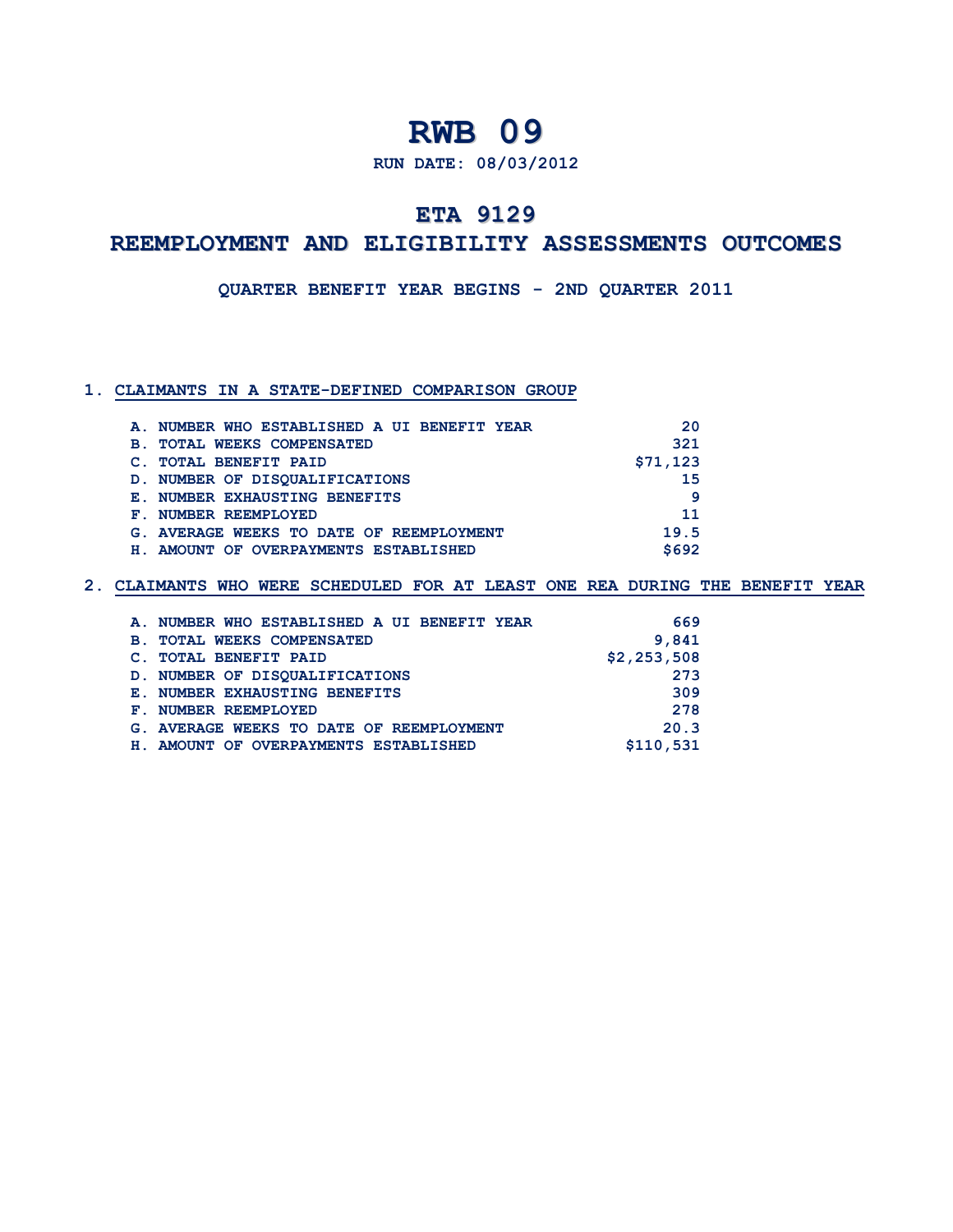**RUN DATE: 08/03/2012**

## **ETA 9129**

## **REEMPLOYMENT AND ELIGIBILITY ASSESSMENTS OUTCOMES**

**QUARTER BENEFIT YEAR BEGINS - 2ND QUARTER 2011**

### **1. CLAIMANTS IN A STATE-DEFINED COMPARISON GROUP**

| A. NUMBER WHO ESTABLISHED A UI BENEFIT YEAR  | 157       |
|----------------------------------------------|-----------|
| <b>TOTAL WEEKS COMPENSATED</b><br><b>B</b> . | 2,363     |
| <b>TOTAL BENEFIT PAID</b>                    | \$567,832 |
| D. NUMBER OF DISOUALIFICATIONS               | 42        |
| <b>E. NUMBER EXHAUSTING BENEFITS</b>         | 91        |
| F. NUMBER REEMPLOYED                         | 73        |
| G. AVERAGE WEEKS TO DATE OF REEMPLOYMENT     | 24.9      |
| AMOUNT OF OVERPAYMENTS ESTABLISHED<br>H.,    | \$5,257   |

| A. NUMBER WHO ESTABLISHED A UI BENEFIT YEAR  | 1,250       |
|----------------------------------------------|-------------|
| <b>TOTAL WEEKS COMPENSATED</b><br><b>B</b> . | 19,325      |
| <b>TOTAL BENEFIT PAID</b>                    | \$4,420,602 |
| D. NUMBER OF DISOUALIFICATIONS               | 491         |
| <b>E. NUMBER EXHAUSTING BENEFITS</b>         | 637         |
| F. NUMBER REEMPLOYED                         | 514         |
| G. AVERAGE WEEKS TO DATE OF REEMPLOYMENT     | 20.4        |
| H. AMOUNT OF OVERPAYMENTS ESTABLISHED        | \$216,564   |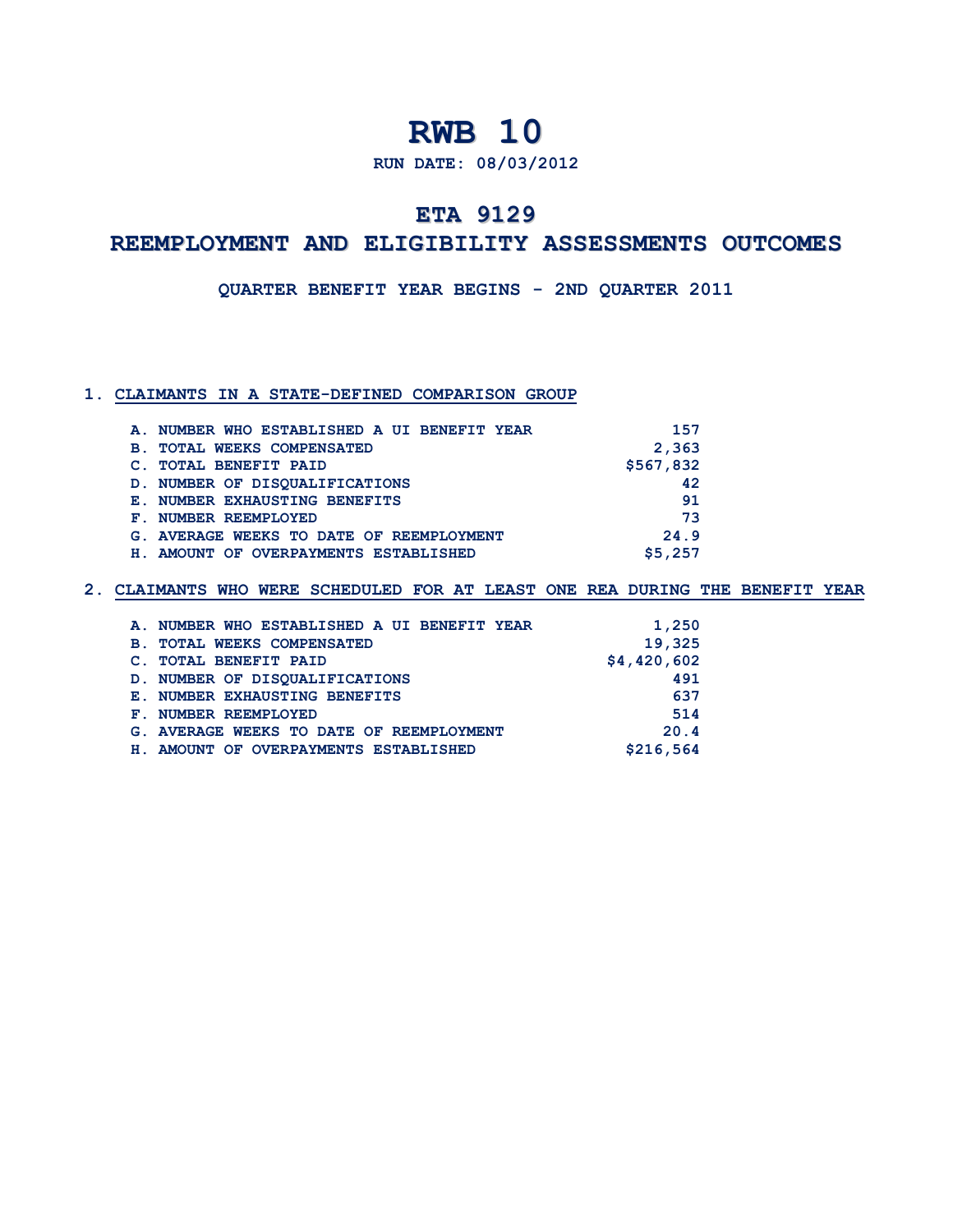**RUN DATE: 08/03/2012**

## **ETA 9129**

## **REEMPLOYMENT AND ELIGIBILITY ASSESSMENTS OUTCOMES**

**QUARTER BENEFIT YEAR BEGINS - 2ND QUARTER 2011**

## **1. CLAIMANTS IN A STATE-DEFINED COMPARISON GROUP**

| A. NUMBER WHO ESTABLISHED A UI BENEFIT YEAR  | 364         |
|----------------------------------------------|-------------|
| <b>TOTAL WEEKS COMPENSATED</b><br><b>B</b> . | 5,530       |
| <b>TOTAL BENEFIT PAID</b>                    | \$1,289,658 |
| D. NUMBER OF DISOUALIFICATIONS               | 110         |
| <b>E. NUMBER EXHAUSTING BENEFITS</b>         | 200         |
| NUMBER REEMPLOYED<br>${\bf F}$ . $-$         | 149         |
| G. AVERAGE WEEKS TO DATE OF REEMPLOYMENT     | 21.0        |
| AMOUNT OF OVERPAYMENTS ESTABLISHED<br>н.     | \$38,237    |

| A. NUMBER WHO ESTABLISHED A UI BENEFIT YEAR  | 689         |
|----------------------------------------------|-------------|
| <b>TOTAL WEEKS COMPENSATED</b><br><b>B</b> . | 10,849      |
| <b>TOTAL BENEFIT PAID</b><br>$\mathbf{C}$ .  | \$2,498,200 |
| D. NUMBER OF DISOUALIFICATIONS               | 299         |
| <b>E. NUMBER EXHAUSTING BENEFITS</b>         | 365         |
| F. NUMBER REEMPLOYED                         | 292         |
| G. AVERAGE WEEKS TO DATE OF REEMPLOYMENT     | 22.0        |
| AMOUNT OF OVERPAYMENTS ESTABLISHED<br>н.     | \$83,023    |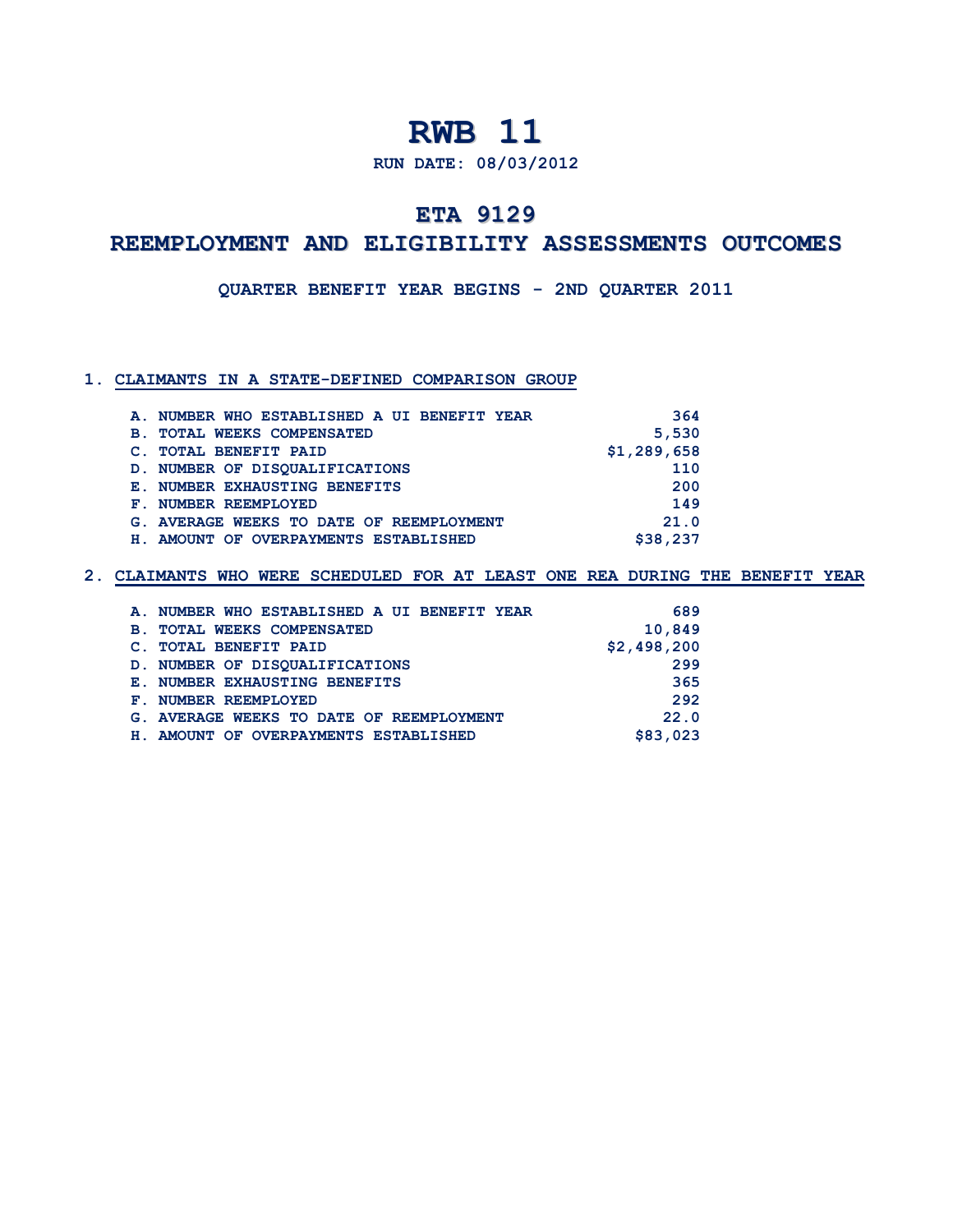**RUN DATE: 08/03/2012**

## **ETA 9129**

## **REEMPLOYMENT AND ELIGIBILITY ASSESSMENTS OUTCOMES**

**QUARTER BENEFIT YEAR BEGINS - 2ND QUARTER 2011**

### **1. CLAIMANTS IN A STATE-DEFINED COMPARISON GROUP**

| A. NUMBER WHO ESTABLISHED A UI BENEFIT YEAR      | 1,529       |
|--------------------------------------------------|-------------|
| <b>TOTAL WEEKS COMPENSATED</b><br>$\mathbf{B}$ . | 22,920      |
| <b>TOTAL BENEFIT PAID</b>                        | \$5,341,153 |
| D. NUMBER OF DISOUALIFICATIONS                   | 557         |
| <b>E. NUMBER EXHAUSTING BENEFITS</b>             | 803         |
| F. NUMBER REEMPLOYED                             | 731         |
| G. AVERAGE WEEKS TO DATE OF REEMPLOYMENT         | 20.1        |
| AMOUNT OF OVERPAYMENTS ESTABLISHED<br>н.         | \$225,846   |

| A. NUMBER WHO ESTABLISHED A UI BENEFIT YEAR  | 725         |
|----------------------------------------------|-------------|
| <b>TOTAL WEEKS COMPENSATED</b><br><b>B</b> . | 10,949      |
| <b>TOTAL BENEFIT PAID</b>                    | \$2,567,564 |
| D. NUMBER OF DISOUALIFICATIONS               | 403         |
| <b>E. NUMBER EXHAUSTING BENEFITS</b>         | 347         |
| F. NUMBER REEMPLOYED                         | 338         |
| G. AVERAGE WEEKS TO DATE OF REEMPLOYMENT     | 19.3        |
| AMOUNT OF OVERPAYMENTS ESTABLISHED<br>H.,    | \$115,048   |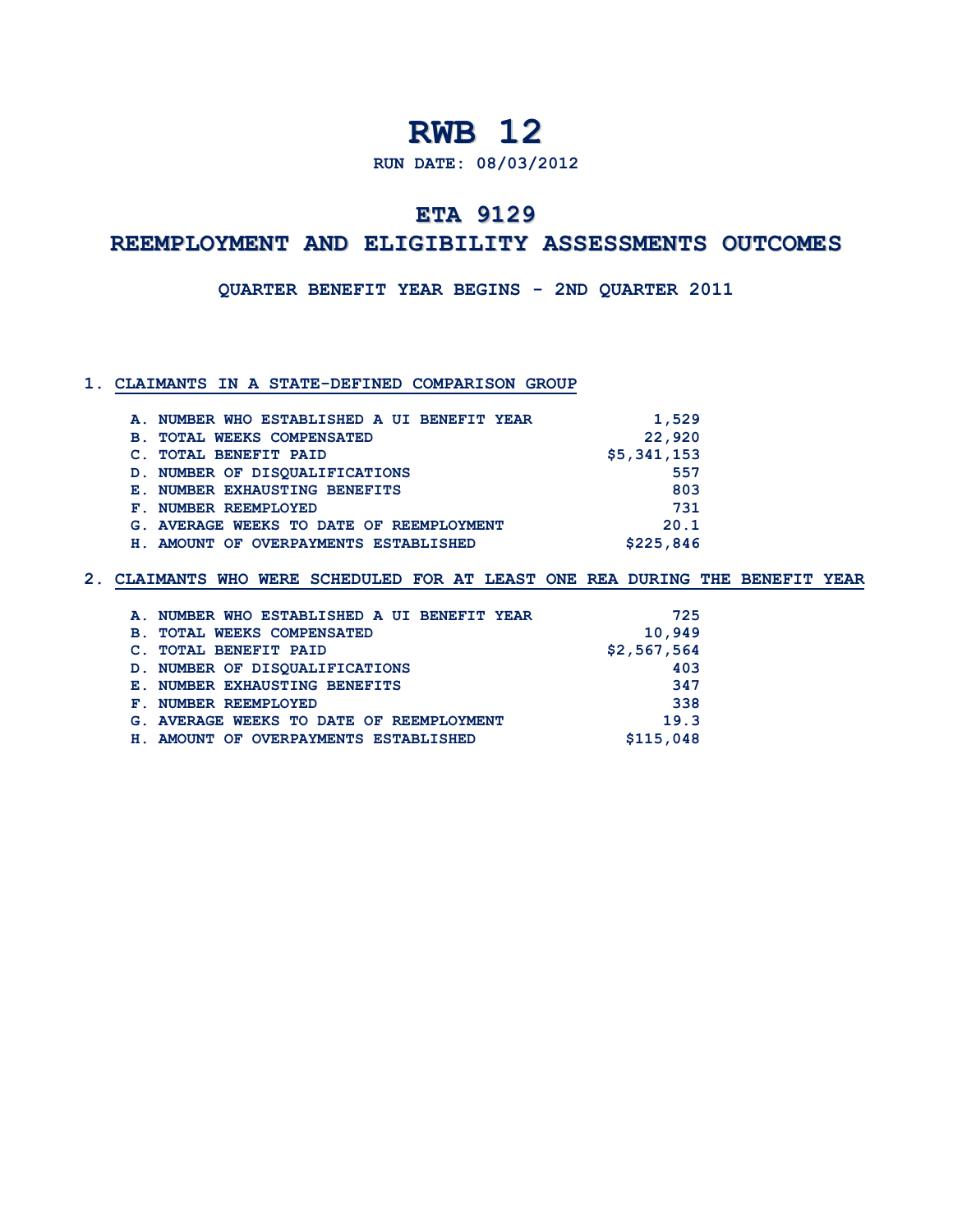## **RUN DATE: 08/03/2012**

## **ETA 9129**

# **REEMPLOYMENT AND ELIGIBILITY ASSESSMENTS OUTCOMES**

**QUARTER BENEFIT YEAR BEGINS - 2ND QUARTER 2011**

## **1. CLAIMANTS IN A STATE-DEFINED COMPARISON GROUP**

|            | A. NUMBER WHO ESTABLISHED A UI BENEFIT YEAR | 1,281       |
|------------|---------------------------------------------|-------------|
| <b>B</b> . | <b>TOTAL WEEKS COMPENSATED</b>              | 19,399      |
|            | <b>TOTAL BENEFIT PAID</b>                   | \$4,559,878 |
|            | D. NUMBER OF DISOUALIFICATIONS              | 431         |
|            | <b>E. NUMBER EXHAUSTING BENEFITS</b>        | 660         |
|            | F. NUMBER REEMPLOYED                        | 546         |
|            | G. AVERAGE WEEKS TO DATE OF REEMPLOYMENT    | 21.2        |
|            | H. AMOUNT OF OVERPAYMENTS ESTABLISHED       | \$165,256   |

| A. NUMBER WHO ESTABLISHED A UI BENEFIT YEAR  |  | 566         |
|----------------------------------------------|--|-------------|
| <b>TOTAL WEEKS COMPENSATED</b><br><b>B</b> . |  | 8,733       |
| <b>TOTAL BENEFIT PAID</b>                    |  | \$2,046,154 |
| D. NUMBER OF DISOUALIFICATIONS               |  | 250         |
| <b>E. NUMBER EXHAUSTING BENEFITS</b>         |  | 294         |
| F. NUMBER REEMPLOYED                         |  | 248         |
| G. AVERAGE WEEKS TO DATE OF REEMPLOYMENT     |  | 20.9        |
| H. AMOUNT OF OVERPAYMENTS ESTABLISHED        |  | \$73,107    |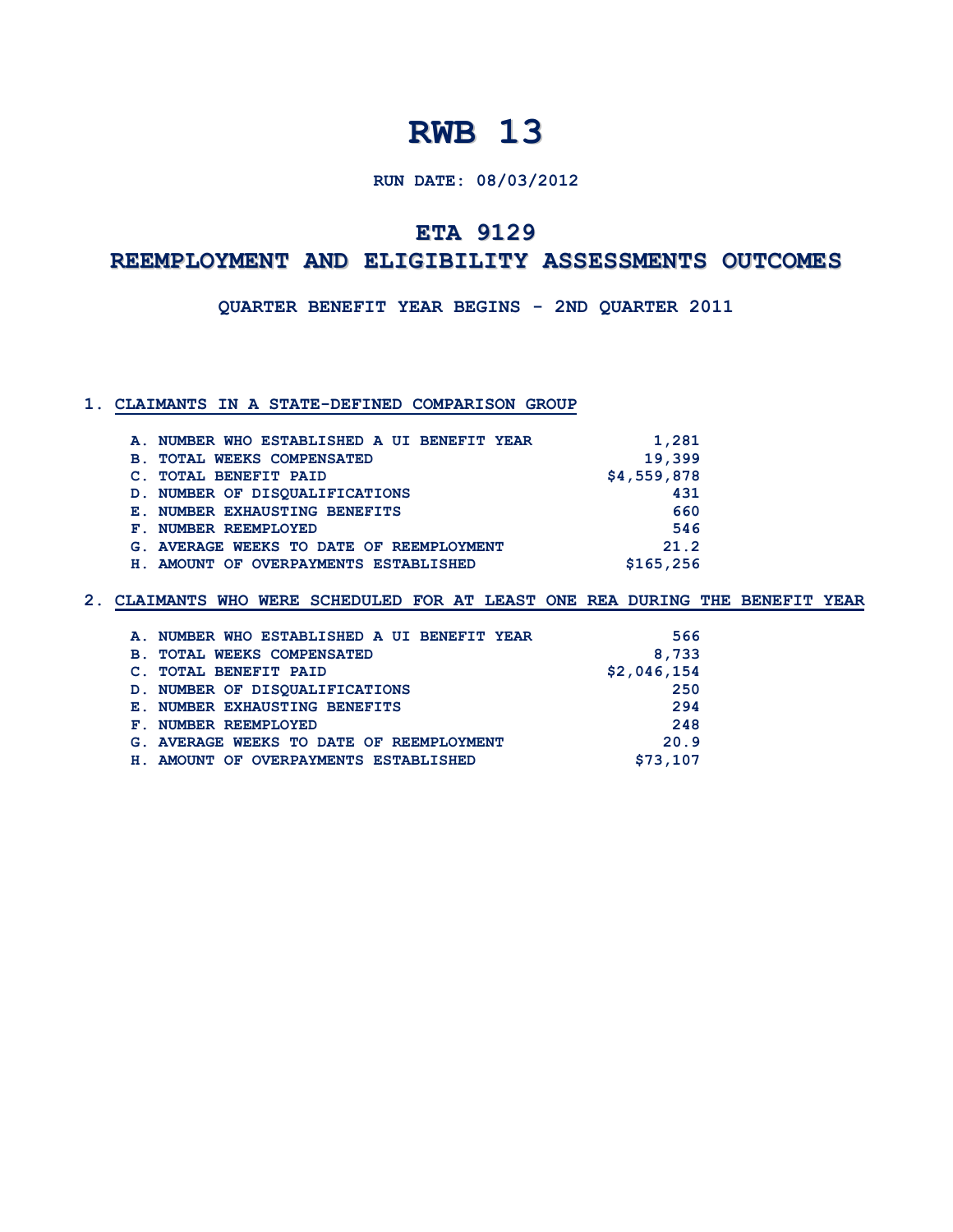## **RUN DATE: 08/03/2012**

## **ETA 9129**

## **REEMPLOYMENT AND ELIGIBILITY ASSESSMENTS OUTCOMES**

**QUARTER BENEFIT YEAR BEGINS - 2ND QUARTER 2011**

## **1. CLAIMANTS IN A STATE-DEFINED COMPARISON GROUP**

| 10,347      |
|-------------|
|             |
| \$2,457,801 |
| 209         |
| 332         |
| 314         |
| 19.9        |
| \$51,848    |
|             |

|            | A. NUMBER WHO ESTABLISHED A UI BENEFIT YEAR | 1,690       |
|------------|---------------------------------------------|-------------|
| <b>B</b> . | <b>TOTAL WEEKS COMPENSATED</b>              | 26,593      |
|            | <b>TOTAL BENEFIT PAID</b>                   | \$6,329,829 |
|            | D. NUMBER OF DISOUALIFICATIONS              | 639         |
|            | <b>E. NUMBER EXHAUSTING BENEFITS</b>        | 849         |
|            | F. NUMBER REEMPLOYED                        | 825         |
|            | G. AVERAGE WEEKS TO DATE OF REEMPLOYMENT    | 20.5        |
|            | H. AMOUNT OF OVERPAYMENTS ESTABLISHED       | \$333,567   |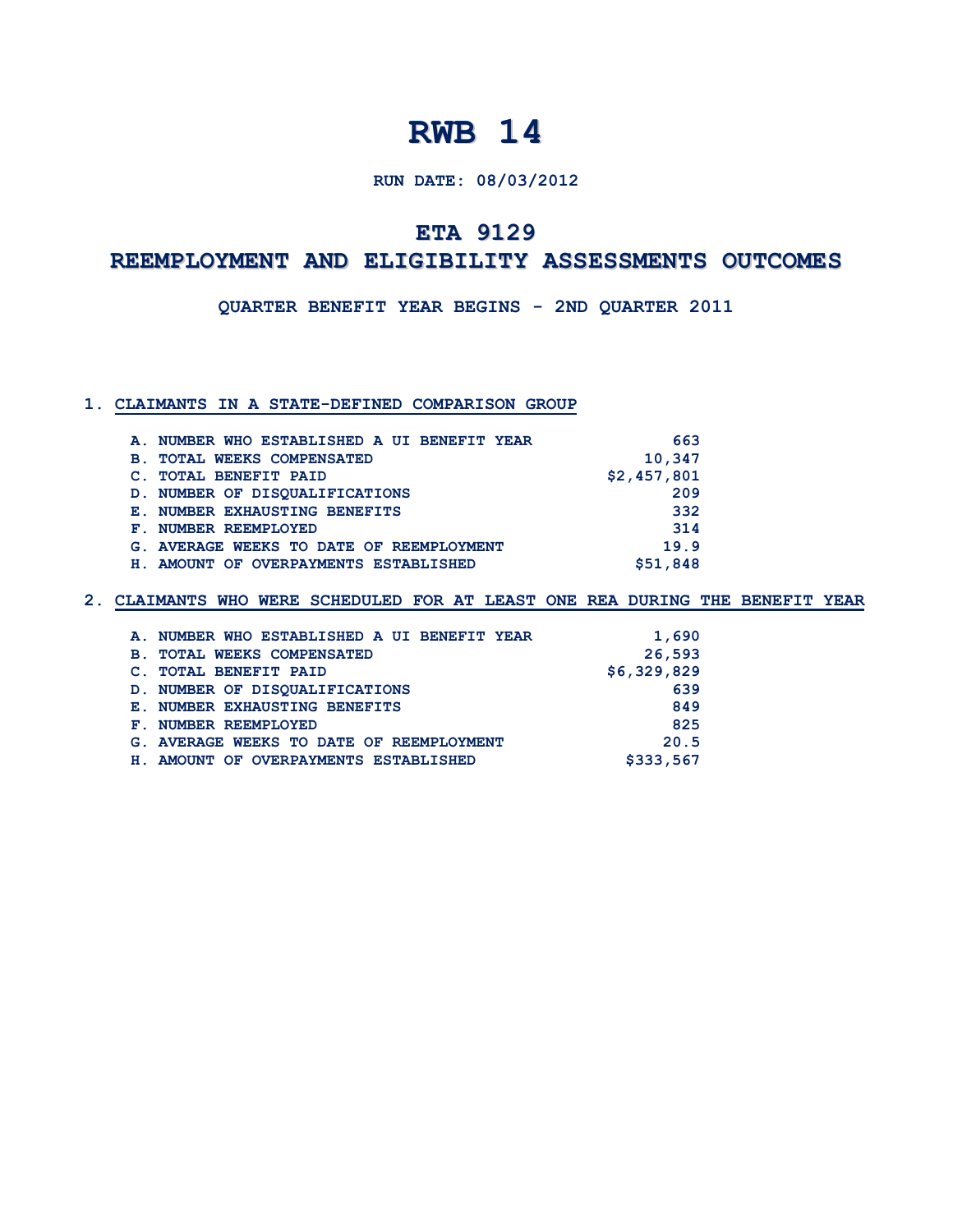## **RUN DATE: 08/03/2012**

## **ETA 9129**

# **REEMPLOYMENT AND ELIGIBILITY ASSESSMENTS OUTCOMES**

**QUARTER BENEFIT YEAR BEGINS - 2ND QUARTER 2011**

## **1. CLAIMANTS IN A STATE-DEFINED COMPARISON GROUP**

| A. NUMBER WHO ESTABLISHED A UI BENEFIT YEAR  | 1,992       |
|----------------------------------------------|-------------|
| <b>TOTAL WEEKS COMPENSATED</b><br><b>B</b> . | 30,908      |
| <b>TOTAL BENEFIT PAID</b><br>$\mathbf{C}$ .  | \$7,321,722 |
| D. NUMBER OF DISOUALIFICATIONS               | 644         |
| <b>E. NUMBER EXHAUSTING BENEFITS</b>         | 992         |
| F. NUMBER REEMPLOYED                         | 939         |
| G. AVERAGE WEEKS TO DATE OF REEMPLOYMENT     | 19.7        |
| H. AMOUNT OF OVERPAYMENTS ESTABLISHED        | \$253,853   |
|                                              |             |

|            | A. NUMBER WHO ESTABLISHED A UI BENEFIT YEAR | 951         |
|------------|---------------------------------------------|-------------|
| <b>B</b> . | <b>TOTAL WEEKS COMPENSATED</b>              | 13,863      |
|            | <b>TOTAL BENEFIT PAID</b>                   | \$3,273,256 |
|            | D. NUMBER OF DISOUALIFICATIONS              | 386         |
|            | <b>E. NUMBER EXHAUSTING BENEFITS</b>        | 466         |
|            | F. NUMBER REEMPLOYED                        | 483         |
|            | G. AVERAGE WEEKS TO DATE OF REEMPLOYMENT    | 19.7        |
| H.,        | AMOUNT OF OVERPAYMENTS ESTABLISHED          | \$183,229   |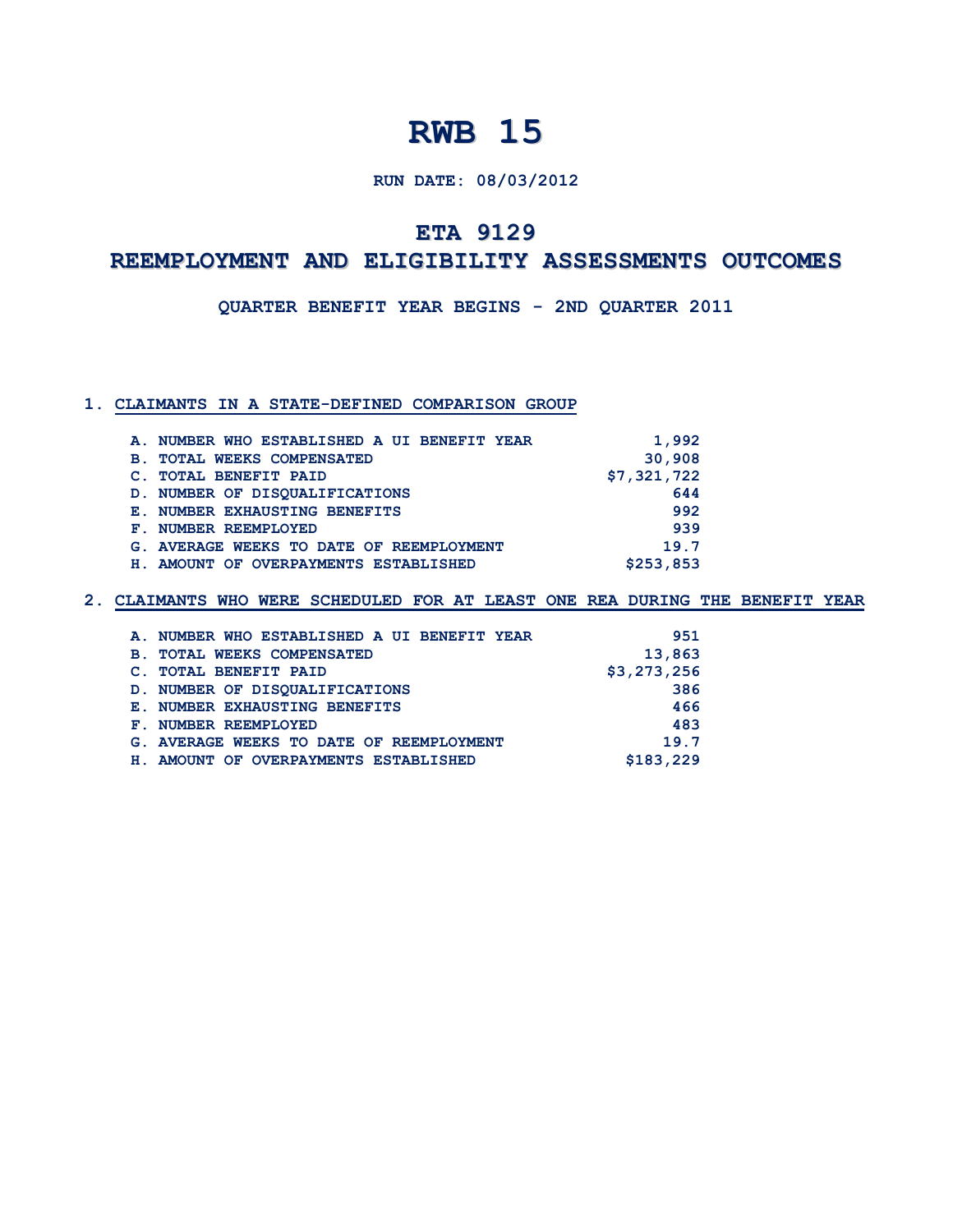## **RUN DATE: 08/03/2012**

## **ETA 9129**

## **REEMPLOYMENT AND ELIGIBILITY ASSESSMENTS OUTCOMES**

**QUARTER BENEFIT YEAR BEGINS - 2ND QUARTER 2011**

#### **1. CLAIMANTS IN A STATE-DEFINED COMPARISON GROUP**

| A. NUMBER WHO ESTABLISHED A UI BENEFIT YEAR  | 414         |
|----------------------------------------------|-------------|
| <b>TOTAL WEEKS COMPENSATED</b><br><b>B</b> . | 6,126       |
| <b>TOTAL BENEFIT PAID</b>                    | \$1,428,993 |
| D. NUMBER OF DISOUALIFICATIONS               | 140         |
| E. NUMBER EXHAUSTING BENEFITS                | 209         |
| F. NUMBER REEMPLOYED                         | 192         |
| G. AVERAGE WEEKS TO DATE OF REEMPLOYMENT     | 18.6        |
| H. AMOUNT OF OVERPAYMENTS ESTABLISHED        | \$29,860    |
|                                              |             |

| A. NUMBER WHO ESTABLISHED A UI BENEFIT YEAR      | 663         |
|--------------------------------------------------|-------------|
| <b>TOTAL WEEKS COMPENSATED</b><br>$\mathbf{B}$ . | 9,748       |
| C. TOTAL BENEFIT PAID                            | \$2,279,976 |
| D. NUMBER OF DISOUALIFICATIONS                   | 229         |
| <b>E. NUMBER EXHAUSTING BENEFITS</b>             | 312         |
| F. NUMBER REEMPLOYED                             | 317         |
| G. AVERAGE WEEKS TO DATE OF REEMPLOYMENT         | 19.7        |
| H. AMOUNT OF OVERPAYMENTS ESTABLISHED            | \$82,491    |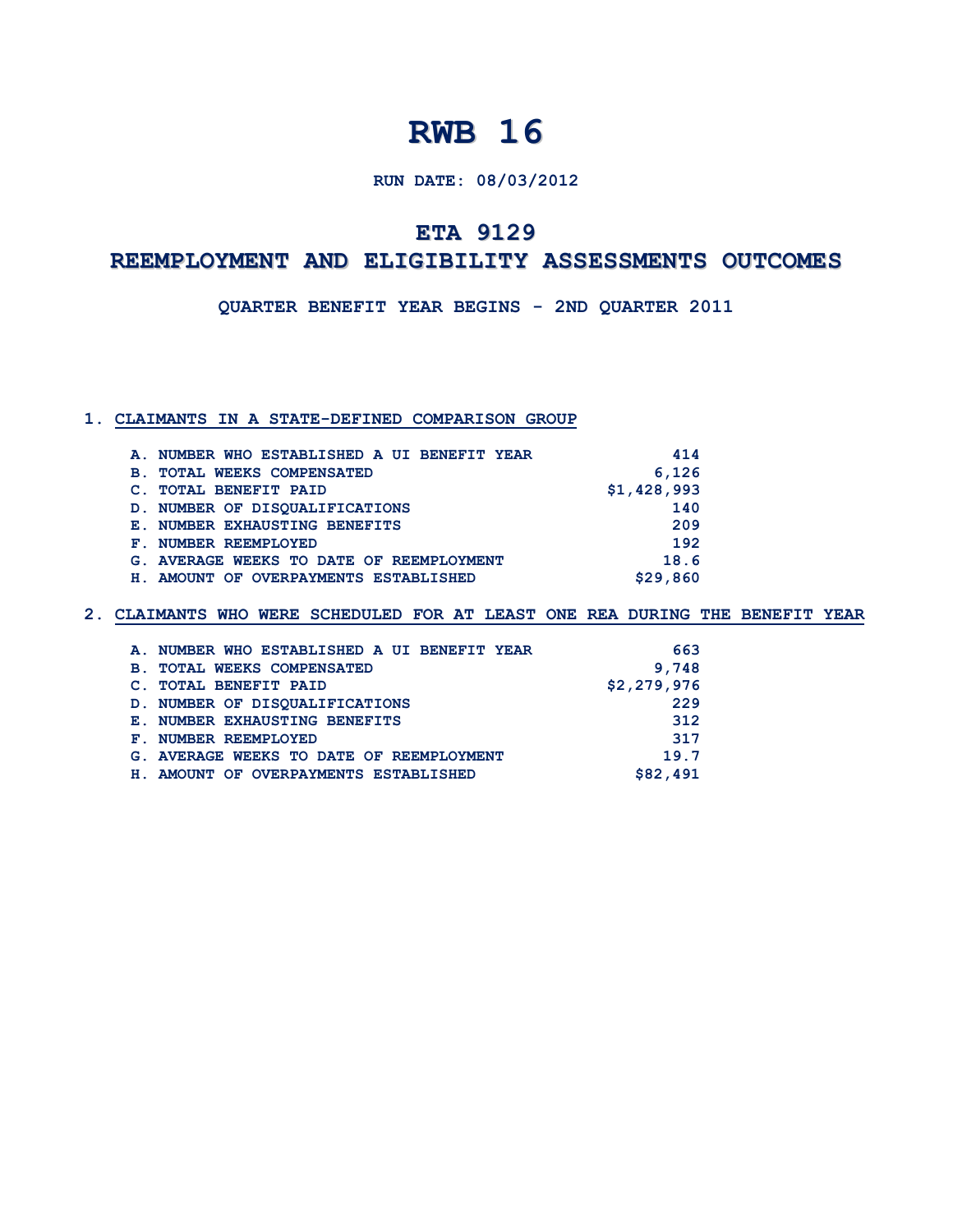## **RUN DATE: 08/03/2012**

## **ETA 9129**

## **REEMPLOYMENT AND ELIGIBILITY ASSESSMENTS OUTCOMES**

**QUARTER BENEFIT YEAR BEGINS - 2ND QUARTER 2011**

### **1. CLAIMANTS IN A STATE-DEFINED COMPARISON GROUP**

|            | A. NUMBER WHO ESTABLISHED A UI BENEFIT YEAR | 530         |
|------------|---------------------------------------------|-------------|
| <b>B</b> . | <b>TOTAL WEEKS COMPENSATED</b>              | 7,587       |
|            | <b>TOTAL BENEFIT PAID</b>                   | \$1,705,111 |
|            | D. NUMBER OF DISOUALIFICATIONS              | 171         |
|            | <b>E. NUMBER EXHAUSTING BENEFITS</b>        | 281         |
|            | F. NUMBER REEMPLOYED                        | 252         |
|            | G. AVERAGE WEEKS TO DATE OF REEMPLOYMENT    | 21.3        |
| H.,        | AMOUNT OF OVERPAYMENTS ESTABLISHED          | \$71,567    |

| A. NUMBER WHO ESTABLISHED A UI BENEFIT YEAR      | 1,092       |
|--------------------------------------------------|-------------|
| <b>TOTAL WEEKS COMPENSATED</b><br>$\mathbf{B}$ . | 16,074      |
| <b>TOTAL BENEFIT PAID</b><br>$\mathbf{C}$ .      | \$3,569,021 |
| D. NUMBER OF DISOUALIFICATIONS                   | 562         |
| <b>E. NUMBER EXHAUSTING BENEFITS</b>             | 542         |
| F. NUMBER REEMPLOYED                             | 487         |
| G. AVERAGE WEEKS TO DATE OF REEMPLOYMENT         | 20.5        |
| H. AMOUNT OF OVERPAYMENTS ESTABLISHED            | \$100,174   |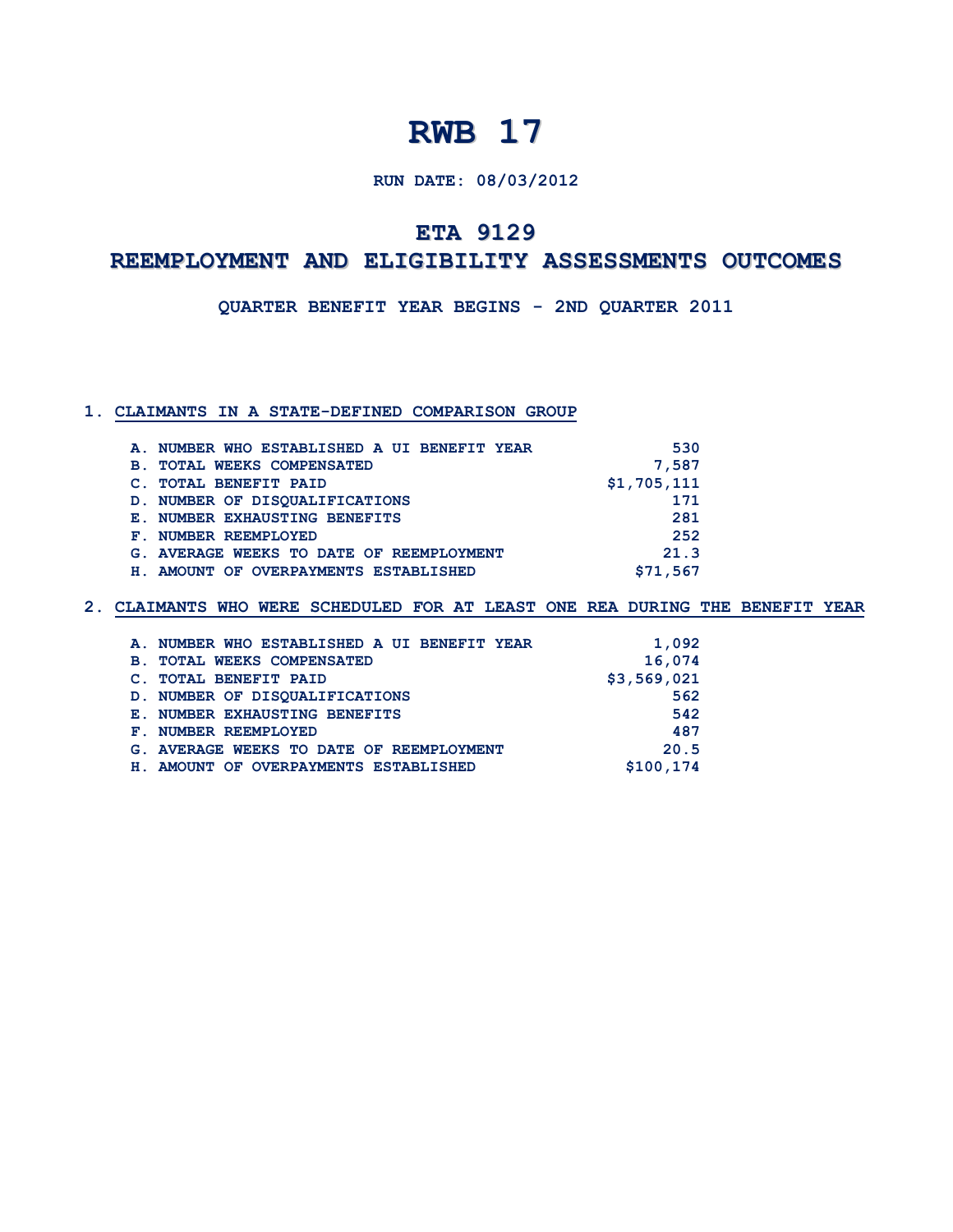## **RUN DATE: 08/03/2012**

## **ETA 9129**

## **REEMPLOYMENT AND ELIGIBILITY ASSESSMENTS OUTCOMES**

**QUARTER BENEFIT YEAR BEGINS - 2ND QUARTER 2011**

#### **1. CLAIMANTS IN A STATE-DEFINED COMPARISON GROUP**

|            | A. NUMBER WHO ESTABLISHED A UI BENEFIT YEAR | 29       |
|------------|---------------------------------------------|----------|
| <b>B</b> . | <b>TOTAL WEEKS COMPENSATED</b>              | 385      |
|            | <b>TOTAL BENEFIT PAID</b>                   | \$83,769 |
|            | D. NUMBER OF DISOUALIFICATIONS              | 12       |
|            | <b>E. NUMBER EXHAUSTING BENEFITS</b>        | 11       |
|            | F. NUMBER REEMPLOYED                        | 14       |
|            | G. AVERAGE WEEKS TO DATE OF REEMPLOYMENT    | 15.1     |
|            | H. AMOUNT OF OVERPAYMENTS ESTABLISHED       | \$8,266  |

|            | A. NUMBER WHO ESTABLISHED A UI BENEFIT YEAR | 1,625       |
|------------|---------------------------------------------|-------------|
| <b>B</b> . | <b>TOTAL WEEKS COMPENSATED</b>              | 23,730      |
|            | <b>TOTAL BENEFIT PAID</b>                   | \$5,502,231 |
|            | D. NUMBER OF DISOUALIFICATIONS              | 778         |
|            | <b>E. NUMBER EXHAUSTING BENEFITS</b>        | 756         |
|            | F. NUMBER REEMPLOYED                        | 765         |
|            | G. AVERAGE WEEKS TO DATE OF REEMPLOYMENT    | 19.6        |
| н.         | AMOUNT OF OVERPAYMENTS ESTABLISHED          | \$202,135   |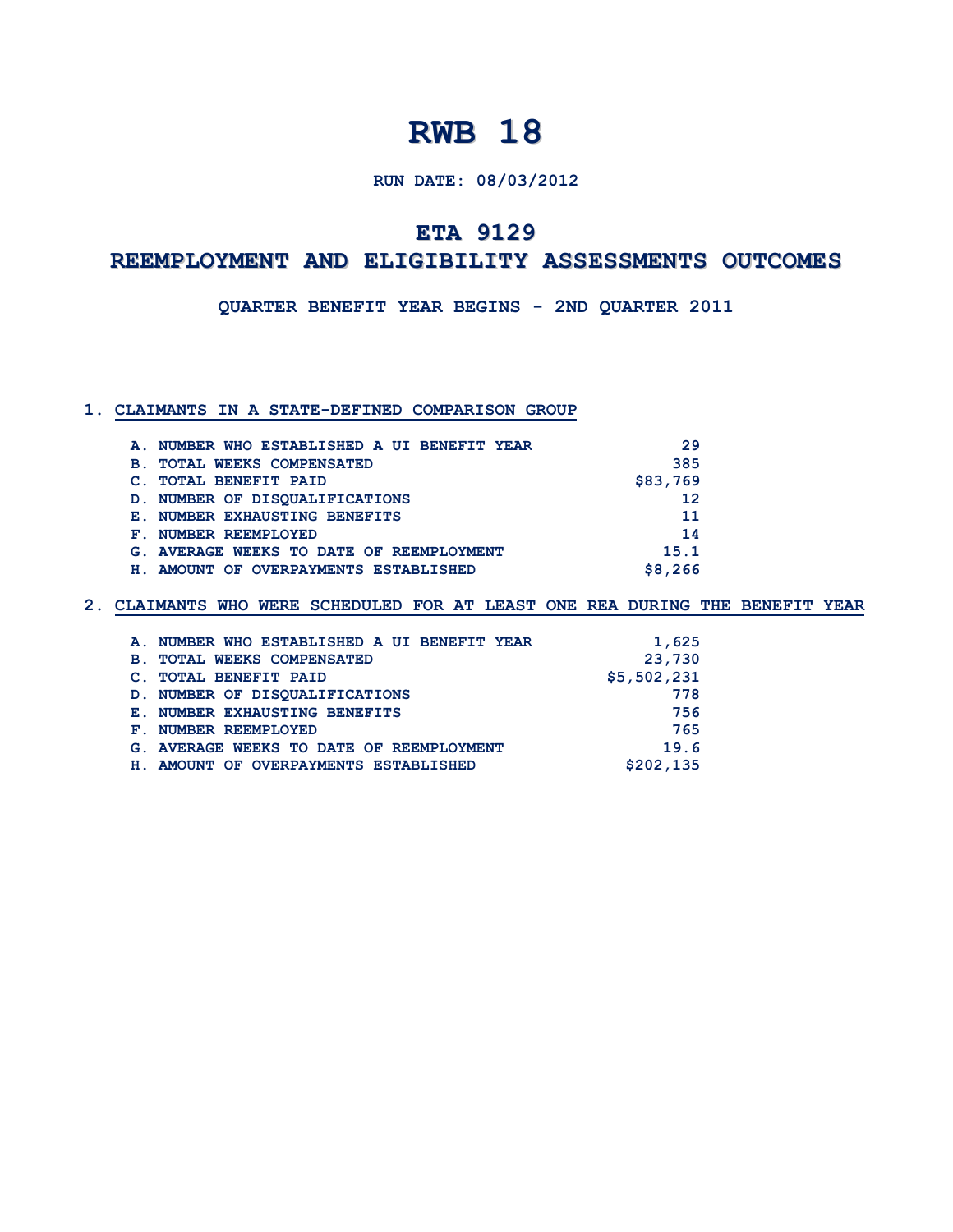## **RUN DATE: 08/03/2012**

## **ETA 9129**

## **REEMPLOYMENT AND ELIGIBILITY ASSESSMENTS OUTCOMES**

**QUARTER BENEFIT YEAR BEGINS - 2ND QUARTER 2011**

### **1. CLAIMANTS IN A STATE-DEFINED COMPARISON GROUP**

| A. NUMBER WHO ESTABLISHED A UI BENEFIT YEAR | 768         |
|---------------------------------------------|-------------|
| <b>TOTAL WEEKS COMPENSATED</b><br><b>B.</b> | 10,820      |
| <b>TOTAL BENEFIT PAID</b>                   | \$2,465,202 |
| D. NUMBER OF DISOUALIFICATIONS              | 212         |
| <b>E. NUMBER EXHAUSTING BENEFITS</b>        | 408         |
| F. NUMBER REEMPLOYED                        | 310         |
| G. AVERAGE WEEKS TO DATE OF REEMPLOYMENT    | 19.6        |
| H. AMOUNT OF OVERPAYMENTS ESTABLISHED       | \$55,919    |

|                | A. NUMBER WHO ESTABLISHED A UI BENEFIT YEAR | 207       |
|----------------|---------------------------------------------|-----------|
| <b>B</b> .     | <b>TOTAL WEEKS COMPENSATED</b>              | 2,977     |
| $\mathbf{C}$ . | <b>TOTAL BENEFIT PAID</b>                   | \$669,448 |
|                | D. NUMBER OF DISOUALIFICATIONS              | 83        |
|                | <b>E. NUMBER EXHAUSTING BENEFITS</b>        | 98        |
|                | F. NUMBER REEMPLOYED                        | 101       |
|                | G. AVERAGE WEEKS TO DATE OF REEMPLOYMENT    | 18.8      |
|                | H. AMOUNT OF OVERPAYMENTS ESTABLISHED       | \$13,743  |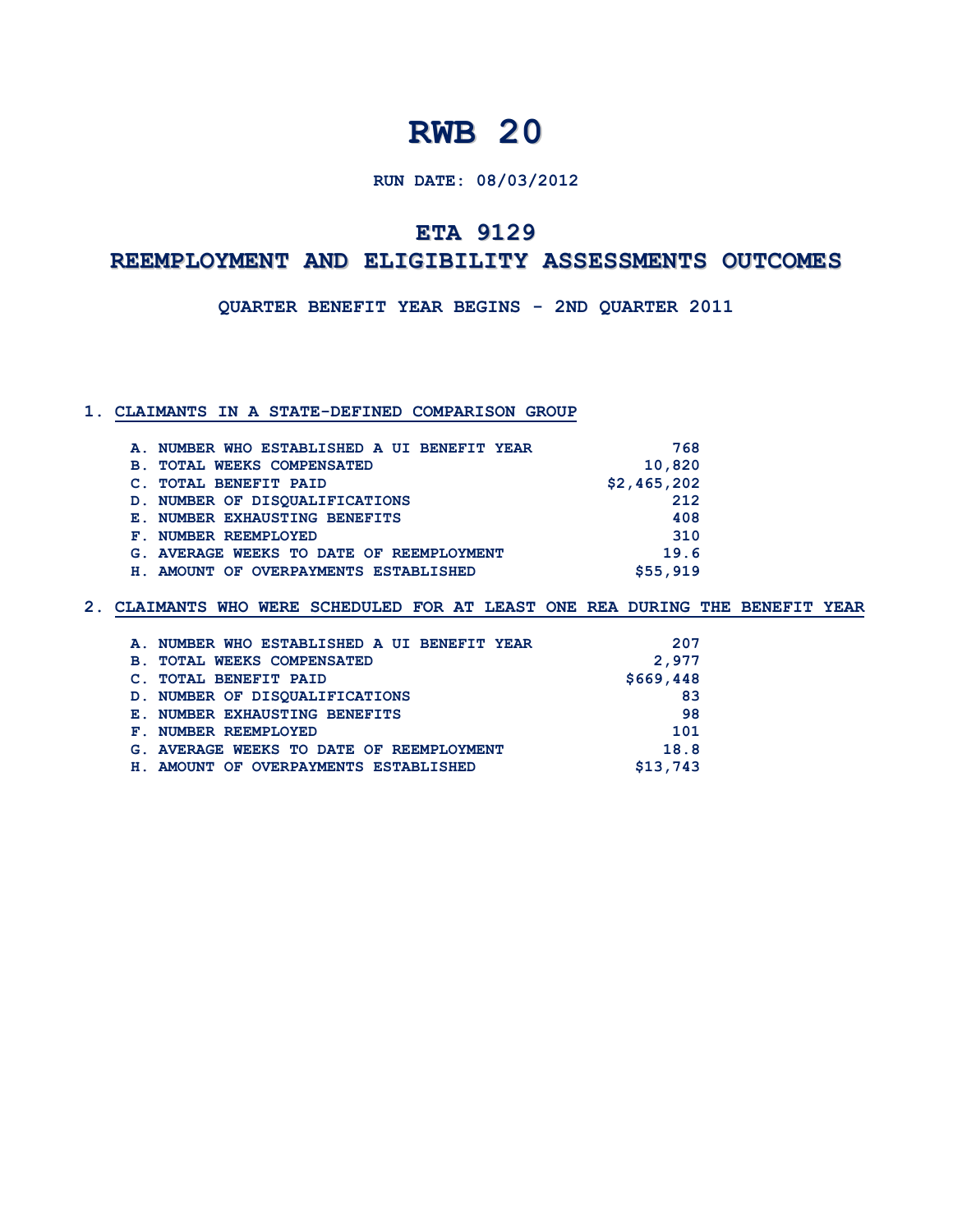## **RUN DATE: 08/03/2012**

## **ETA 9129**

## **REEMPLOYMENT AND ELIGIBILITY ASSESSMENTS OUTCOMES**

**QUARTER BENEFIT YEAR BEGINS - 2ND QUARTER 2011**

#### **1. CLAIMANTS IN A STATE-DEFINED COMPARISON GROUP**

| A. NUMBER WHO ESTABLISHED A UI BENEFIT YEAR  | 1,182       |
|----------------------------------------------|-------------|
| <b>TOTAL WEEKS COMPENSATED</b><br><b>B</b> . | 17,802      |
| <b>TOTAL BENEFIT PAID</b>                    | \$4,278,832 |
| D. NUMBER OF DISOUALIFICATIONS               | 404         |
| <b>E. NUMBER EXHAUSTING BENEFITS</b>         | 630         |
| F. NUMBER REEMPLOYED                         | 503         |
| G. AVERAGE WEEKS TO DATE OF REEMPLOYMENT     | 20.3        |
| H. AMOUNT OF OVERPAYMENTS ESTABLISHED        | \$153,310   |
|                                              |             |

| A. NUMBER WHO ESTABLISHED A UI BENEFIT YEAR      | 2,573       |
|--------------------------------------------------|-------------|
| <b>TOTAL WEEKS COMPENSATED</b><br>$\mathbf{B}$ . | 40,622      |
| C. TOTAL BENEFIT PAID                            | \$9,728,661 |
| D. NUMBER OF DISOUALIFICATIONS                   | 1,278       |
| <b>E. NUMBER EXHAUSTING BENEFITS</b>             | 1,311       |
| F. NUMBER REEMPLOYED                             | 1,096       |
| G. AVERAGE WEEKS TO DATE OF REEMPLOYMENT         | 20.2        |
| H. AMOUNT OF OVERPAYMENTS ESTABLISHED            | \$368,443   |